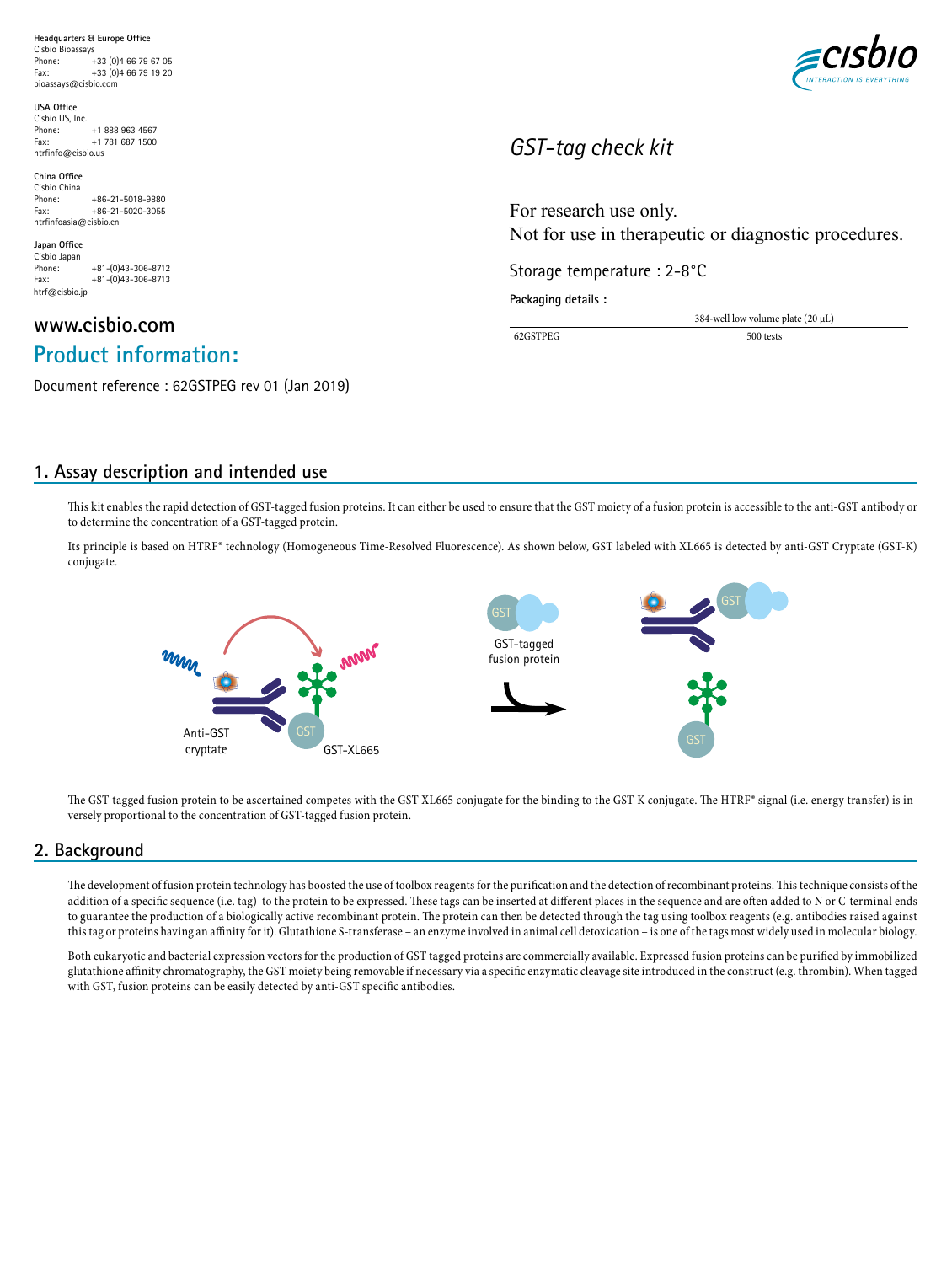# **3.1. Supplied reagents and reconstitution**

| Supplied reagents                                                                                         | <b>Reagent reconstitution</b><br>(stock solutions) |   | <b>Working solutions</b>                                         |
|-----------------------------------------------------------------------------------------------------------|----------------------------------------------------|---|------------------------------------------------------------------|
| Anti-GST-Cryptate                                                                                         | 1 vial<br>Lyophilized*                             |   | Add 2.5 mL of recor                                              |
| GST-XL665                                                                                                 | 1 vial<br>Lyophilized*                             | ⇨ | vial. Mix gently.                                                |
| GST standard. Concentrated free GST.<br>See label indications for GST concentration after reconstitution. | 1 vial<br>Lyophilized*                             | ⇨ | See indications on<br>volume (see Standa<br>further dilution). M |
| Diluent<br>50 mM Phosphate buffer, pH 7.0, 0.2% BSA, preservatives, NaN,                                  | 1 vial of 20 mL                                    |   |                                                                  |
| Reconstitution buffer<br>50 mM Phosphate buffer, pH 7.0, 0.8M KF                                          | 1 vial<br>See volume on the label                  |   |                                                                  |

| <b>Working solutions</b>                                                                                                   |  |  |  |
|----------------------------------------------------------------------------------------------------------------------------|--|--|--|
| Add 2.5 mL of reconstitution buffer to each<br>vial. Mix gently.                                                           |  |  |  |
| See indications on label for reconstitution<br>volume (see Standard curve preparation for<br>further dilution). Mix gently |  |  |  |

| Cisbiop microplates** - Not provided | Part#      |
|--------------------------------------|------------|
| 96-well low volume plate             | 66PL96001  |
| 384-well low volume plate            | 66PL384025 |

\* All reagents were lyophilized in 50 mM phosphate buffer, pH 7, containing BSA protease free and stabilizers.

\*\*For HTRF microplate recommendations, please visit http://www.cisbio.com/microplate-recommendation

Allow the reagents to warm up at room temperature for at least 30 minutes and reconstitute all vials as indicated above.

Precaution : HTRF® reagent concentrations have been set for optimal assay performances. Note that any dilution or improper use of the XL665 and Cryptate-conjugates will impair the assay's quality.

#### **3.2. Reagent stability**

All reagents should be stored at 2-8°C until reconstituted. Under proper storage conditions, they are stable until the expiry date indicated on the labels.

Once reconstituted, the reagents should be kept at 2-8°C for no longer than 2 days. They may also be frozen and stored at -20°C for no longer than 2 months. Avoid repeated freezing and thawing.

### **3.3- Standard curve preparation**

The different standards are made by diluting the main standard with the diluent. The table below indicates how to carry out for the preparation of one Standard curve :

| Standard         | GST concentration in nM<br>Preparation      |               |  |
|------------------|---------------------------------------------|---------------|--|
| Std 6            | Reconstituted reagent (pure)                | $[$ GST $]$ * |  |
| Std 5            | $\frac{16}{2}$ 50 µL Std 6 + 150 µL diluent | $GST$ $1/4$   |  |
| Std <sub>4</sub> | $\frac{1}{2}$ 50 µL Std 5 + 200 µL diluent  | $GST$ $1/20$  |  |
| Std 3            | $\frac{1}{2}$ 50 µL Std 4 + 200 µL diluent  | GST 1/100     |  |
| Std <sub>2</sub> | $\%$ 100 µL Std 3 + 100 µL diluent          | $GST$   / 200 |  |
| Std 1            | $\frac{1}{2}$ 50 µL Std 2 + 200 µL diluent  | [GST]/1000    |  |

\* [GST] is indicated on the label of the maximum standard. It corresponds to the concentration of the solution obtained after reconstitution with distilled water.

#### **3.4. Sample preparation**

Dilute all samples to be assayed with the diluent. Consecutive dilutions should be made within the 1 to 400 nM range (working solution).

#### **3.5. Assay protocol for 384-well low volume plate**

Dispense the reagents in the following order :

10 µL standard or sample 5 µL Anti-GST-Cryptate

5 µL GST-XL665

For negative control, replace the standard by 10 µL of diluent and the GST-XL665 by 5 µL of reconstitution buffer.

For positive control, replace the first reagent by 10 µL of diluent.

 $\Rightarrow$  Cover the plate with a plate sealer and leave to incubate at room temperature for 2 hours.

 $\Rightarrow$  Read on a compatible HTRF® reader (more information about compatible reader at htrf-assays.com/readers).